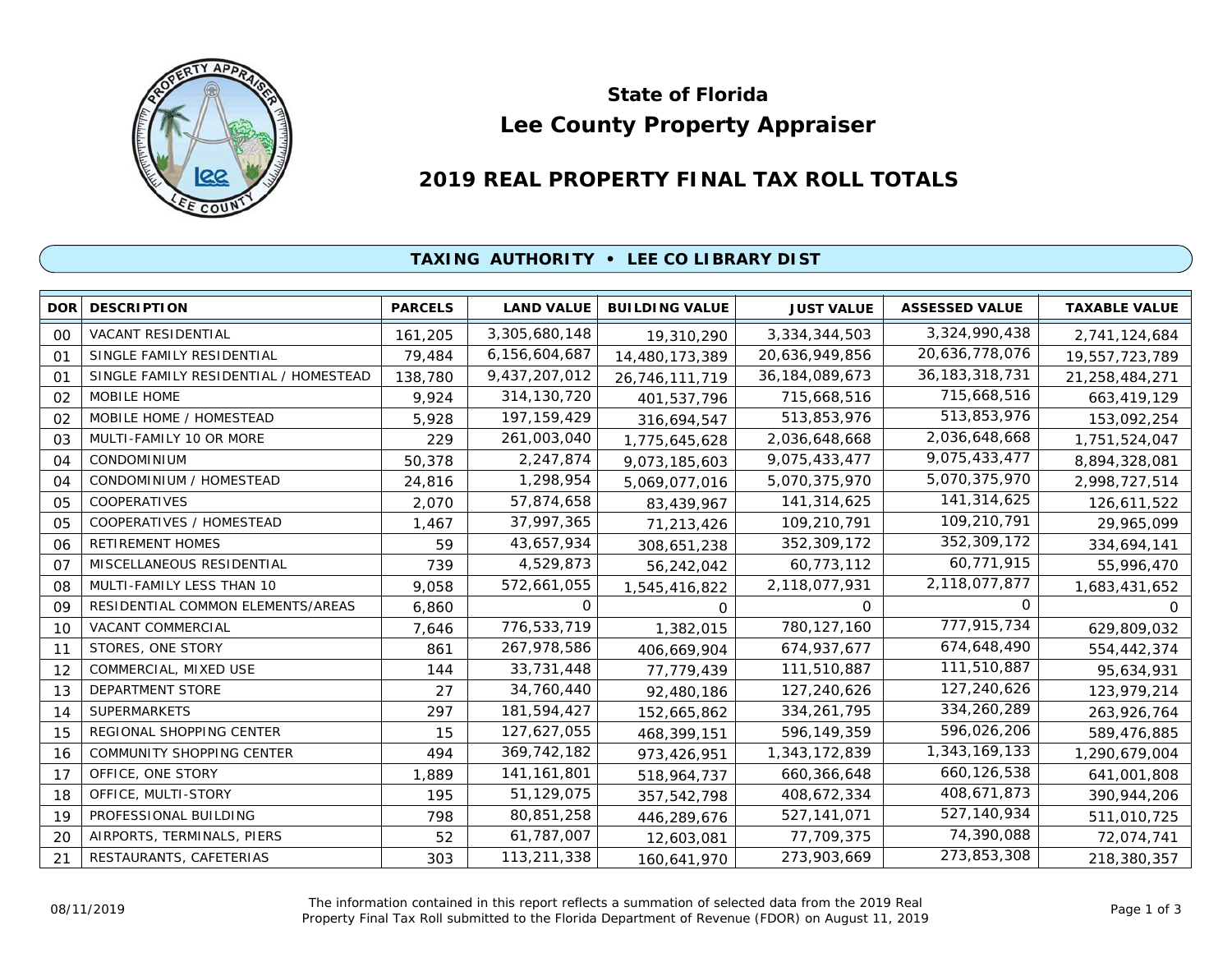## **TAXING AUTHORITY • LEE CO LIBRARY DIST**

| <b>DOR</b> | <b>DESCRIPTION</b>                  | <b>PARCELS</b> | <b>LAND VALUE</b> | <b>BUILDING VALUE</b> | <b>JUST VALUE</b> | <b>ASSESSED VALUE</b> | <b>TAXABLE VALUE</b> |
|------------|-------------------------------------|----------------|-------------------|-----------------------|-------------------|-----------------------|----------------------|
| 22         | DRIVE-IN RESTAURANTS                | 163            | 114,957,280       | 121,598,148           | 236,555,428       | 236,555,428           | 168,353,463          |
| 23         | FINANCIAL INSTITUTIONS              | 201            | 76,795,930        | 126,451,645           | 203, 247, 575     | 203, 247, 575         | 193,802,231          |
| 24         | INSURANCE COMPANY OFFICES           | 41             | 331,569           | 6,575,297             | 6,906,866         | 6,906,866             | 6,853,021            |
| 25         | REPAIR SERVICE SHOPS                | 48             | 2,221,717         | 10,689,052            | 12,910,769        | 12,910,769            | 12,318,563           |
| 26         | <b>SERVICE STATIONS</b>             | 68             | 22,584,863        | 22,042,662            | 44,627,525        | 44,627,525            | 36,075,460           |
| 27         | AUTO SALES, REPAIR, ETC             | 588            | 165,319,232       | 208,781,619           | 374,146,640       | 374,100,851           | 363,948,895          |
| 28         | PARKING LOTS, MH PARKS, ETC         | 224            | 370,291,297       | 136,680,572           | 506,973,920       | 506,971,869           | 502,897,090          |
| 30         | <b>FLORISTS, GREENHOUSES</b>        | 4              | 512,609           | 231,468               | 744,077           | 744,077               | 665,385              |
| 31         | DRIVE-IN THEATER, OPEN STADIUM      | $\mathbf{1}$   | 1,125,610         | 345,599               | 1,471,209         | 1,471,209             | 966,720              |
| 32         | ENCLOSED THEATER/AUDITORIUM         | 29             | 5,797,885         | 15,186,456            | 20,984,341        | 20,984,341            | 20,671,105           |
| 33         | NIGHT CLUBS, LOUNGES, BARS          | 38             | 2,678,687         | 8,593,999             | 11,272,686        | 11,272,686            | 10,598,071           |
| 34         | BOWLING ALLEYS, RINKS, ARENAS       | 18             | 10,052,429        | 21,869,513            | 31,921,942        | 31,921,942            | 28,819,686           |
| 35         | TOURIST ATTRACTIONS                 | 15             | 15,845,924        | 14,443,633            | 30,289,557        | 30,289,557            | 26,486,793           |
| 37         | <b>RACE TRACKS</b>                  | $\mathbf{1}$   | 2,816,774         | 4,856,460             | 7,673,234         | 7,673,234             | 7,673,234            |
| 38         | GOLF COURSE, DRIVING RANGE          | 151            | 71,002,784        | 60,452,752            | 131,830,314       | 131,455,536           | 126,688,361          |
| 39         | HOTELS, MOTELS                      | 138            | 136,015,207       | 540,951,861           | 677,079,392       | 676, 967, 068         | 596,921,802          |
| 40         | VACANT INDUSTRIAL                   | 619            | 140, 161, 436     | 368,072               | 140,658,222       | 140,529,508           | 116, 194, 072        |
| 41         | LIGHT MANUFACTURING                 | 240            | 39,861,752        | 104,718,192           | 144,579,944       | 144,579,944           | 137,661,167          |
| 42         | HEAVY INDUSTRIAL                    | 3              | 1,081,209         | 1,880,264             | 2,961,473         | 2,961,473             | 2,961,473            |
| 43         | LUMBER YARDS, SAWMILLS              | $\overline{2}$ | 1,084,606         | 3,139,503             | 4,224,109         | 4,224,109             | 4,224,109            |
| 44         | PACKING PLANTS                      | 3              | 1,112,262         | 2,344,879             | 3,457,141         | 3,457,141             | 3,436,922            |
| 45         | CANNERY, BREWERY, WINERY            | 18             | 63,659            | 2,897,035             | 2,960,694         | 2,960,694             | 2,875,869            |
| 46         | OTHER FOOD PROCESSING               | 4              | 587,366           | 3,169,750             | 3,757,116         | 3,757,116             | 2,309,295            |
| 47         | MINERAL PROCESSING                  | 12             | 5,013,579         | 2,905,631             | 7,919,210         | 7,919,210             | 7,577,211            |
| 48         | WAREHOUSING, DISTRIBUTION TERMINALS | 2,768          | 357,631,516       | 1,032,335,615         | 1,389,995,205     | 1,389,967,131         | 1,277,133,666        |
| 49         | <b>OPEN STORAGE</b>                 | 58             | 15,204,244        | 3,962,929             | 19, 167, 173      | 19, 167, 173          | 17,070,529           |
| 51         | <b>CROPLAND CLASS I</b>             | 75             | 5,179,177         | 7,070,008             | 44,657,755        | 12,249,185            | 10,797,650           |
| 52         | CROPLAND CLASS II                   | $\overline{4}$ | 471,688           | 153,634               | 8,658,498         | 625,322               | 613,116              |
| 53         | <b>CROPLAND CLASS III</b>           | 33             | 2,761,788         | 2,975,218             | 22,189,768        | 5,737,006             | 2,892,239            |
| 54         | TIMBERLAND INDEX 90+                | 48             | 1,973,305         | 476,928               | 14,180,623        | 2,450,233             | 2,100,391            |
| 60         | <b>GRAZING LAND CLASS I</b>         | 641            | 32,729,194        | 73,316,212            | 409,438,218       | 106,045,406           | 66,778,201           |
| 61         | <b>GRAZING LAND CLASS II</b>        | 541            | 13,958,475        | 43,305,168            | 211,991,648       | 57,263,643            | 32,383,156           |
| 62         | <b>GRAZING LAND CLASS III</b>       | 284            | 5,296,912         | 11,365,493            | 87,237,377        | 16,662,405            | 9,501,599            |
| 63         | <b>GRAZING LAND CLASS IV</b>        | 79             | 1,085,042         | 5,626,336             | 62,554,574        | 6,711,378             | 4,131,091            |
| 64         | <b>GRAZING LAND CLASS V</b>         | 90             | 1,409,794         | 2,633,452             | 111,470,504       | 4,043,246             | 2,499,895            |